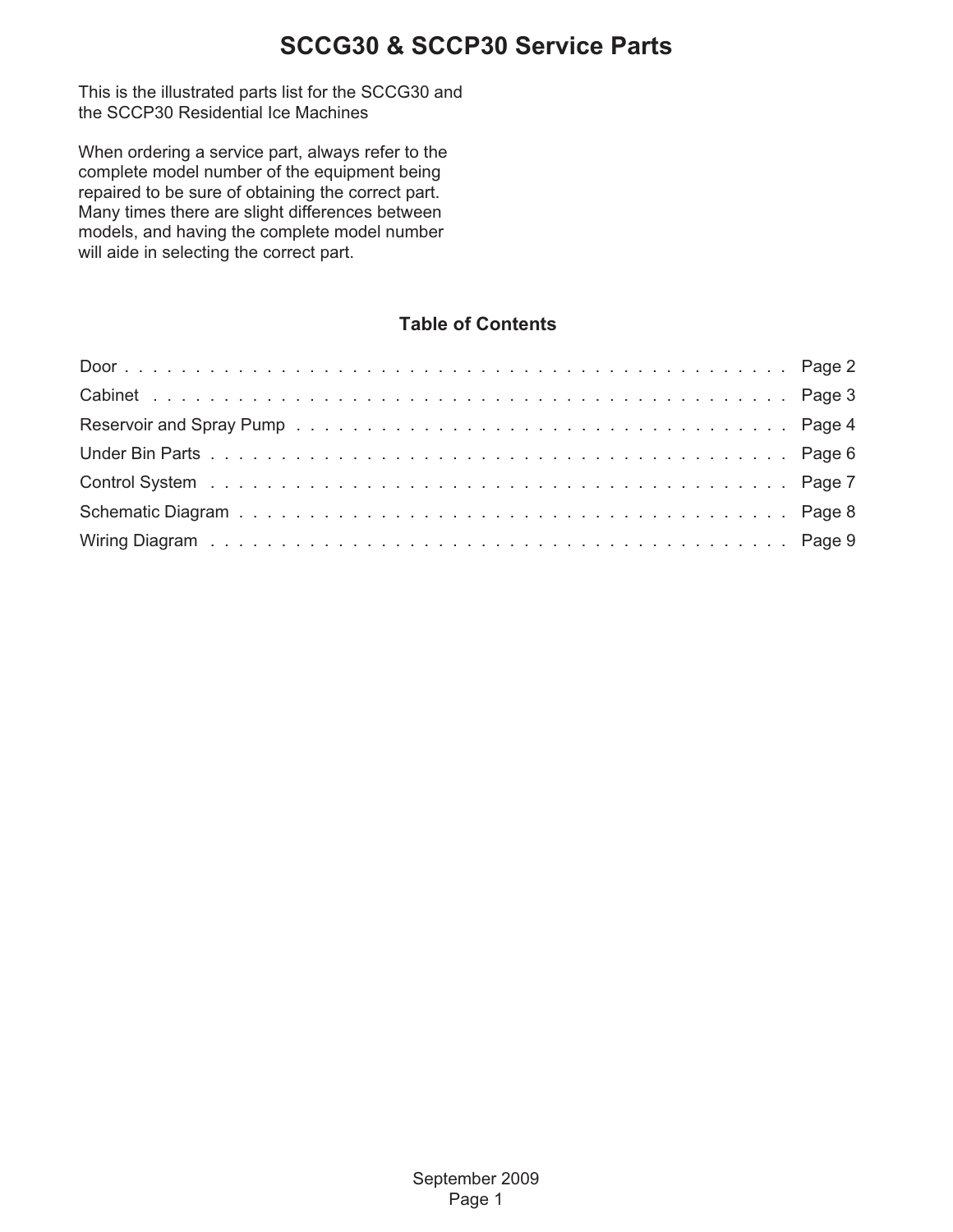<span id="page-1-0"></span>

| ltem            | Part                  |                                     |
|-----------------|-----------------------|-------------------------------------|
| Number Number   |                       | <b>Description</b>                  |
| 1               |                       | Door panel kit. Kit includes        |
| items 1 thru 8. |                       |                                     |
|                 | KDFS                  | SS panel, SS handle                 |
| 2               |                       | 02-4433-01 Corner block, RH         |
| 3               | 02-4430-01 Handle, SS |                                     |
| 4               |                       | 02-4433-02 Corner block, LH         |
| 5               | 03-1531-01 Screw      |                                     |
| 6               | 03-3811-01 Screw      |                                     |
| $\overline{7}$  | 03-1410-07 Lockwasher |                                     |
| 8               |                       | A39390-001 Support bracket          |
| 9               |                       | 13-0949-03 Door gasket              |
| 10              | 03-1404-40 Screw      |                                     |
| 11              |                       | 03-3818-01 Screw - hinge to cabinet |

| 12 | 02-3866-04 Hinge - top left/bottom right |  |  |  |
|----|------------------------------------------|--|--|--|
|----|------------------------------------------|--|--|--|

- 13 03-1404-24 Screw hinge to door
- 14 02-3866-03 Hinge
- 15 03-1403-67 Screw
- 16 A39513-001 Door assembly, does not include door panel or hinges
- 17 02-4415-20 Leg cap, pack of 4
- 18 02-1875-07 Hole plug
- 19 02-4474-01 Hinge package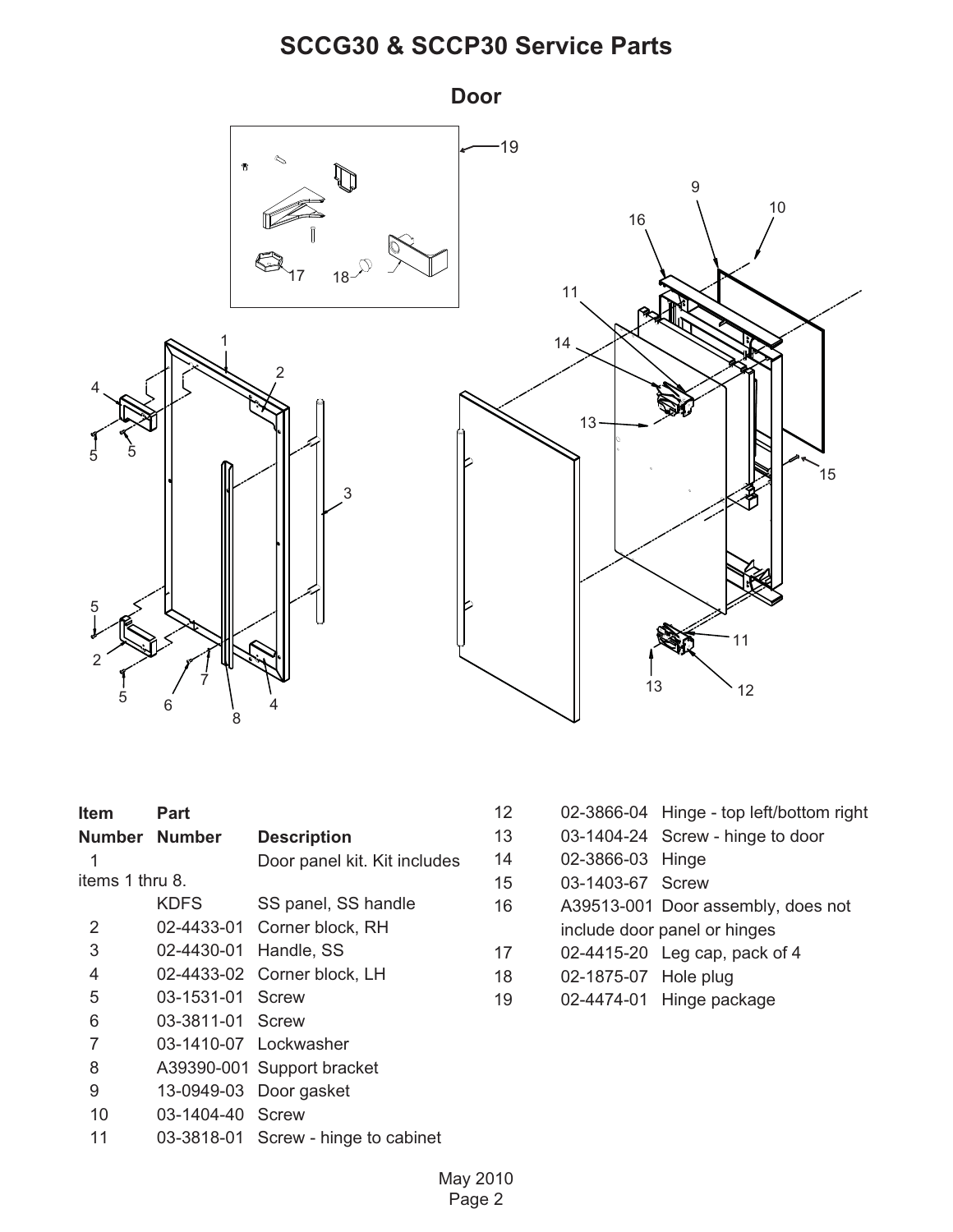<span id="page-2-0"></span>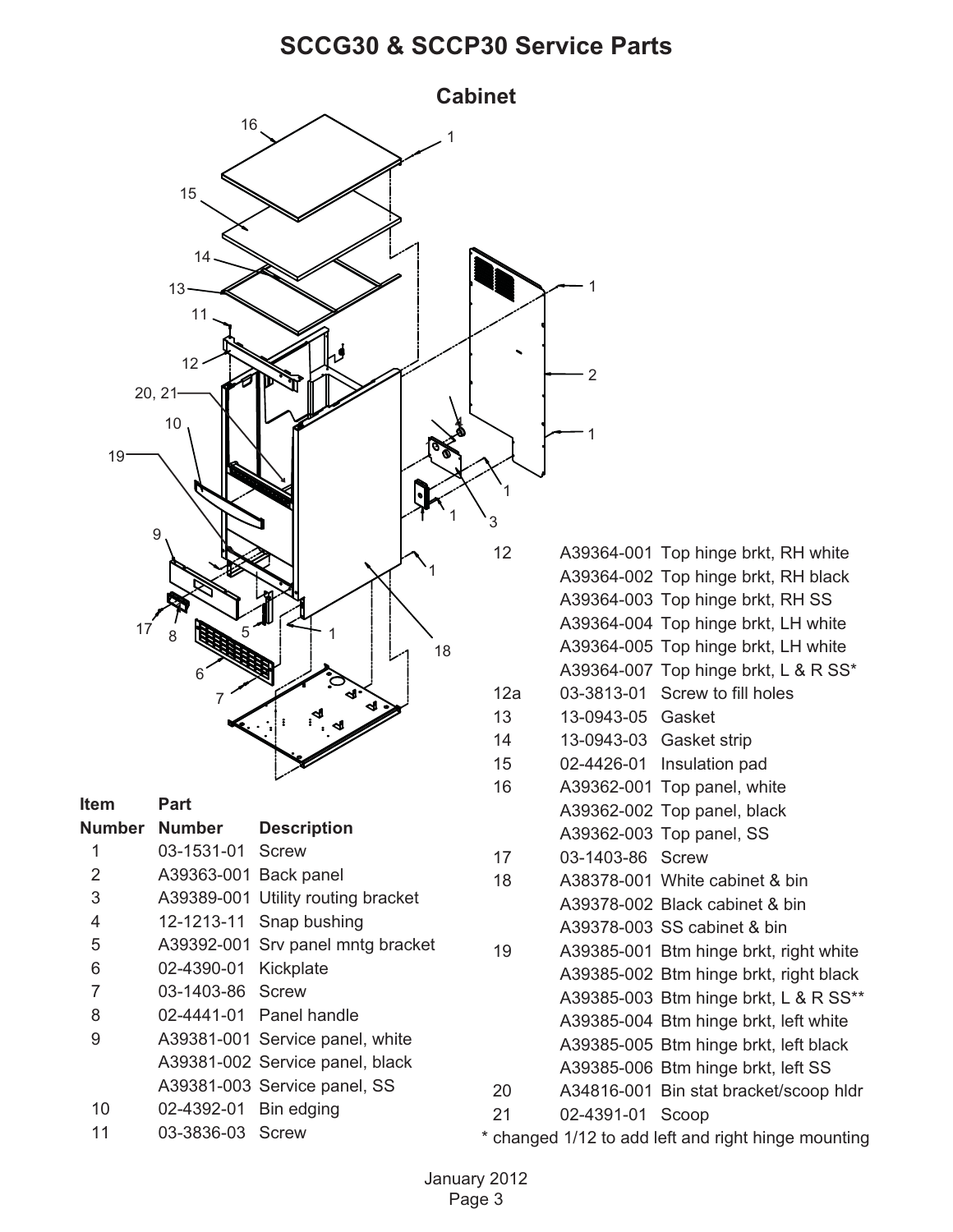**Reservoir and Spray Pump**

<span id="page-3-0"></span>

| ltem          | Part                               |                             |
|---------------|------------------------------------|-----------------------------|
| Number Number |                                    | <b>Description</b>          |
| 1             | 12-2986-21                         | Water pump                  |
| 2             | 02-4379-01                         | Pump discharge hose         |
| 3             | 02-4370-21                         | Spray nozzle, kit. Set of 3 |
|               | nozzles, o-rings, screws and nuts. |                             |
| 4             |                                    | 02-4371-03 Spray platform   |
| 5             | 02-4368-01 Water Tee               |                             |
| 6             | 13-0617-11 O-ring                  |                             |
| 7             |                                    | 02-4365-01 Front bracket    |
| 8             |                                    | 03-3892-01 Thumb screw      |
| 9             | A39357-001                         | Curtain                     |
| 10            | 02-4383-01                         | Clamp                       |
| 11            | 02-4508-01                         | Drain cap                   |
| 12            | 02-4428-01 Drain tube              |                             |

- 13 02-4375-02 Evap bracket, left
- 14 02-4375-01 Evap bracket, right
- 15 02-4475-01 Grommet
- 16 02-4381-03 Clip
- 17 13-0617-04 O-ring
- 18 02-4381-01 Barbed fitting
- 19 02-4381-02 Spout
- 20 02-4373-01 O-ring
- 21 02-4427-02 Reservoir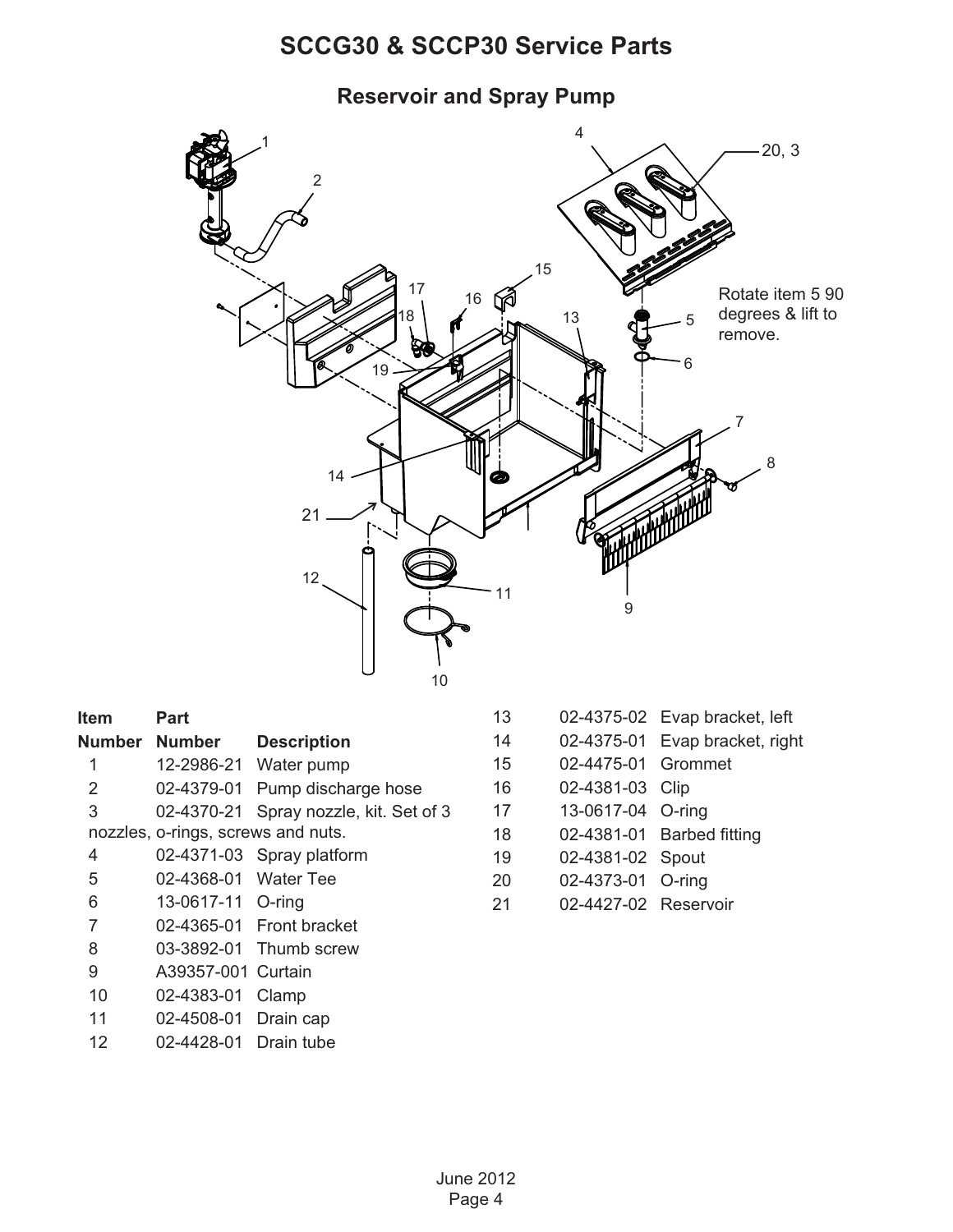**Refrigeration System**

<span id="page-4-0"></span>

- 3a 18-8776-52 Overload
- 3b 18-8776-51 Relay
- 4 03-3821-01 Clip
- 5 03-1407-08 Washer
- 6 18-4700-28 Grommet
- 7 18-8940-01 Condenser
- 8 02-3490-01 Drier
- 9 11-0562-21 Hot gas valve
- 9a 11-0562-22 HGV coil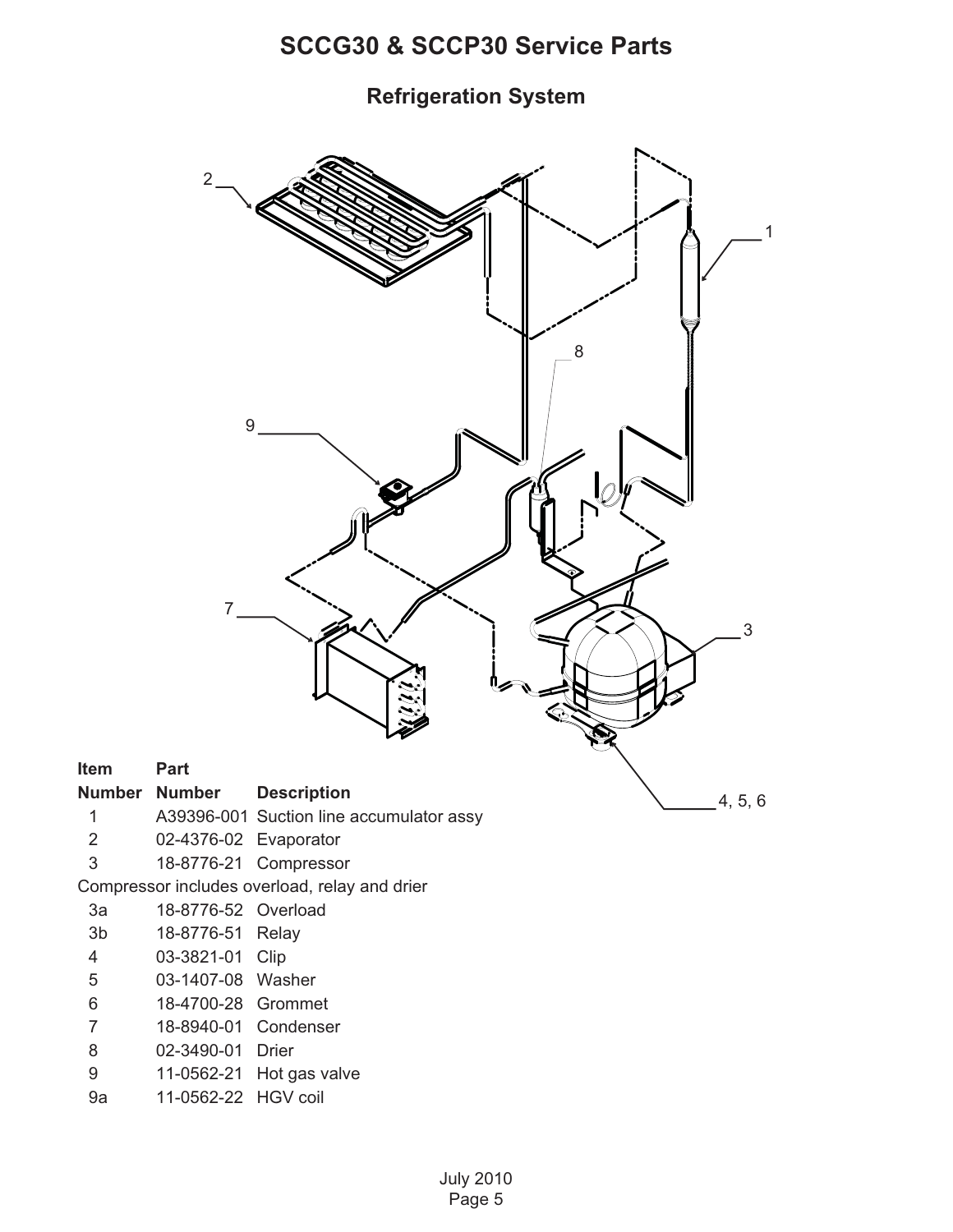**Under Bin Parts**

<span id="page-5-0"></span>

| Item            | Part                  |                                         | 1              |
|-----------------|-----------------------|-----------------------------------------|----------------|
|                 | Number Number         | <b>Description</b>                      | 16             |
| 1               |                       | 12-2990-01 Inlet water sol valve        | 1              |
| 2               | 03-1531-01 Screw      |                                         | 18             |
| 3               | 12-3024-01 Fan motor  |                                         | 19             |
| 4               | 02-4197-01 Fan blade  |                                         | 2(             |
| 5               |                       | A39556-001 Fan motor bracket            | $2^.$          |
| 6               | A39460-001 Fan shroud |                                         | 2 <sup>′</sup> |
| $\overline{7}$  |                       | 13-0909-01 Gasket, order 1 & cut to fit | 2 <sup>′</sup> |
| 8               | 02-4450-01 Air baffle |                                         | 2ء             |
| 9               |                       | 11-0504-01 Pressure switch              | 25             |
| 10              | 03-3904-01 Spring     |                                         | 2 <sub>0</sub> |
| 11              |                       | 12-2503-21 Pump & motor only            | $2^{\cdot}$    |
| 12 <sup>2</sup> | 03-1608-01            | Leg leveler                             |                |
| 13              | 02-1875-18 Hole plug  |                                         |                |
| 14              | 02-2814-13 Hose clamp |                                         |                |

| 15 | 02-4412-01           | Drain hose              |
|----|----------------------|-------------------------|
| 16 | 02-2814-08           | Hose clamp              |
| 17 | 16-0671-01           | Elbow                   |
| 18 | A39462-021. Pump kit |                         |
| 19 | A37334-001           | Discharge hose          |
| 20 | 02-0534-02           | Hose clamp              |
| 21 | 02-3522-01           | Elbow                   |
| 22 | 02-3374-01           | Check valve             |
| 23 | 02-2814-13           | Hose clamp              |
| 24 | 02-4413-01           | Drain tube              |
| 25 | 02-3406-01           | <b>Barbed connector</b> |
| 26 | 05-0591-01           | Switch hose             |
| 27 | A39370-001           | Switch bracket          |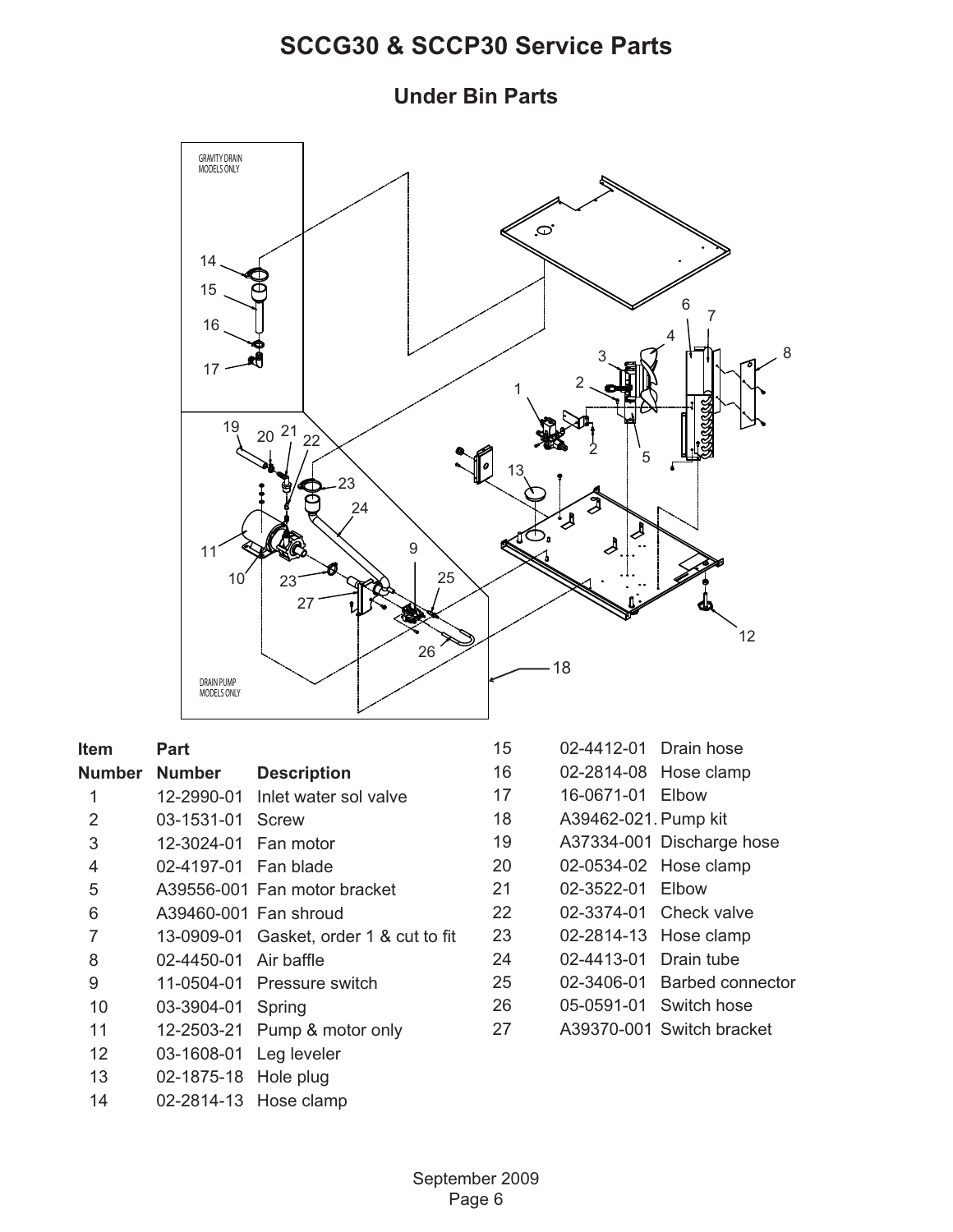# **Control System**



| Item         | Part             |                                  |
|--------------|------------------|----------------------------------|
|              |                  | <b>Number Number Description</b> |
| $\mathbf{1}$ |                  | 02-4436-01 Graphic overlay       |
| 2            |                  | 12-2991-01 Power switch          |
| 3            | 02-4386-01 Cover |                                  |
| 4            | 12-2985-01 Timer |                                  |
| 5            |                  | 11-0584-21 Cube size thermostat  |
| 6            |                  | 11-0578-21 Bin thermostat        |

#### *Not Shown:*

| NS1  | 12-3005-02 Hi voltage harness, lower |
|------|--------------------------------------|
| NS2. | 12-3005-01 Hi voltage harness, upper |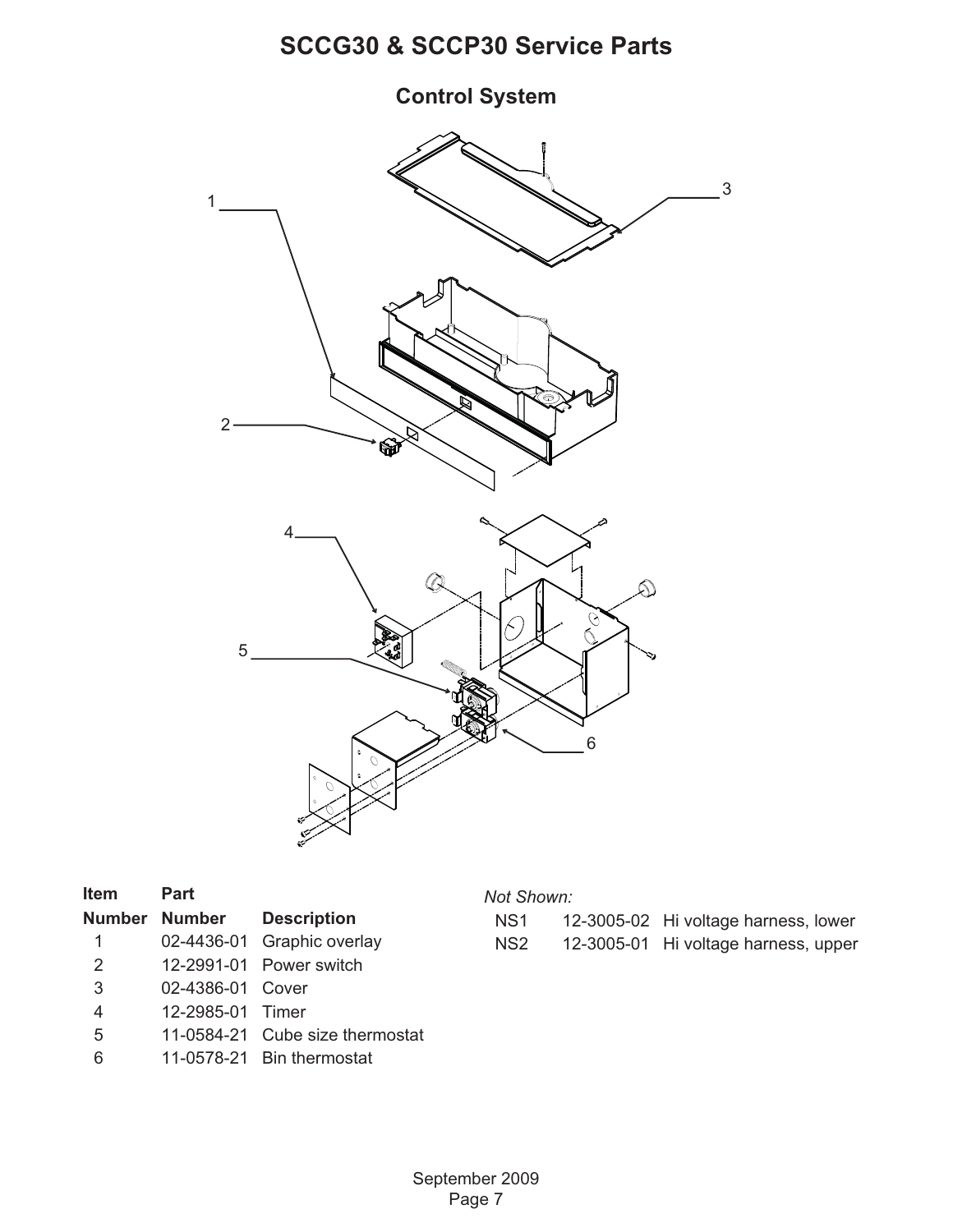#### **Schematic Diagram**

<span id="page-7-0"></span>

# SWITCHES ON THIS UNIT SHOWN IN TIMED PORTION OF THE FREEZE CYCLE WITH DRAIN PUMP IN OPERATION

September 2009 Page 8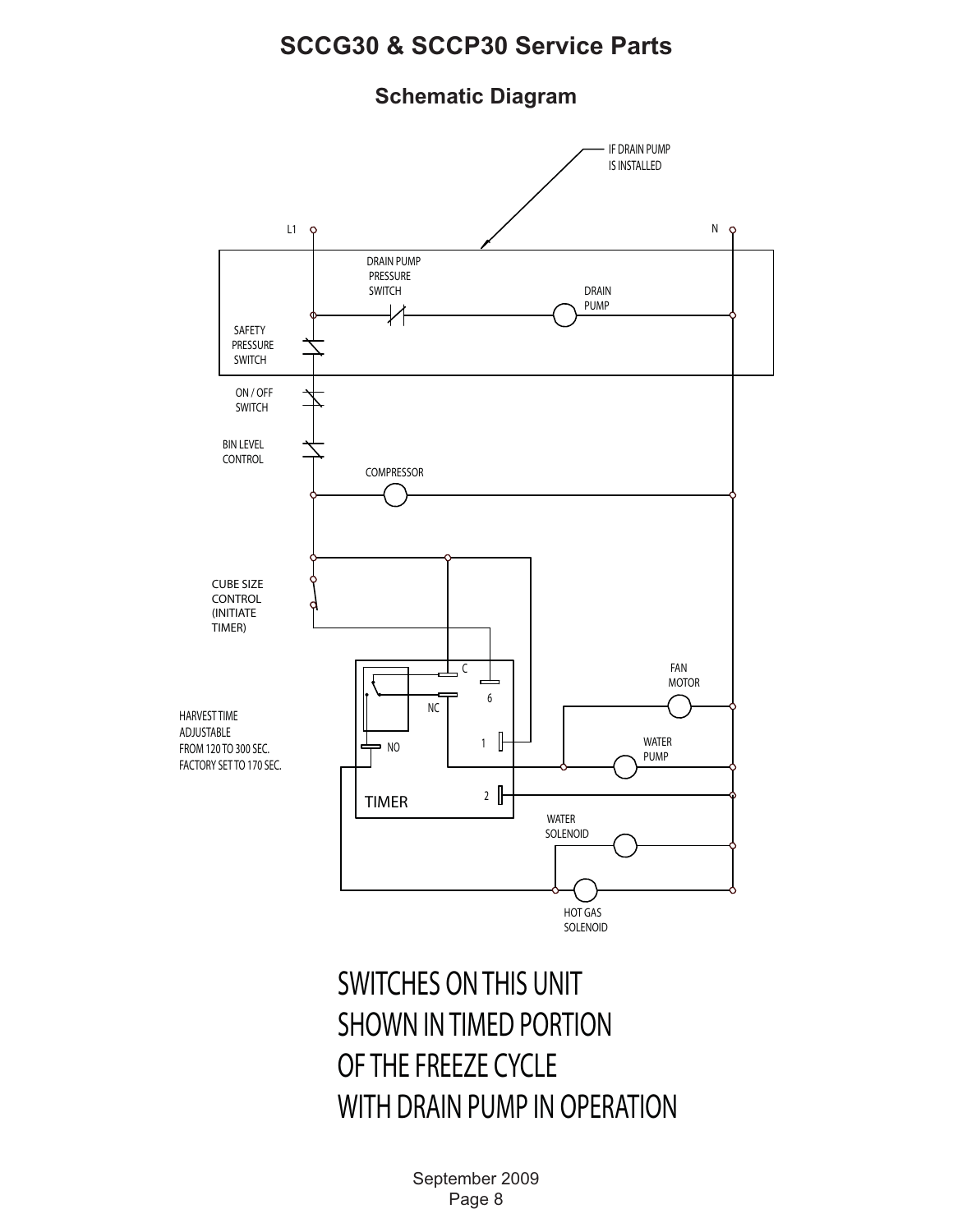### **Wiring Diagram**

<span id="page-8-0"></span>